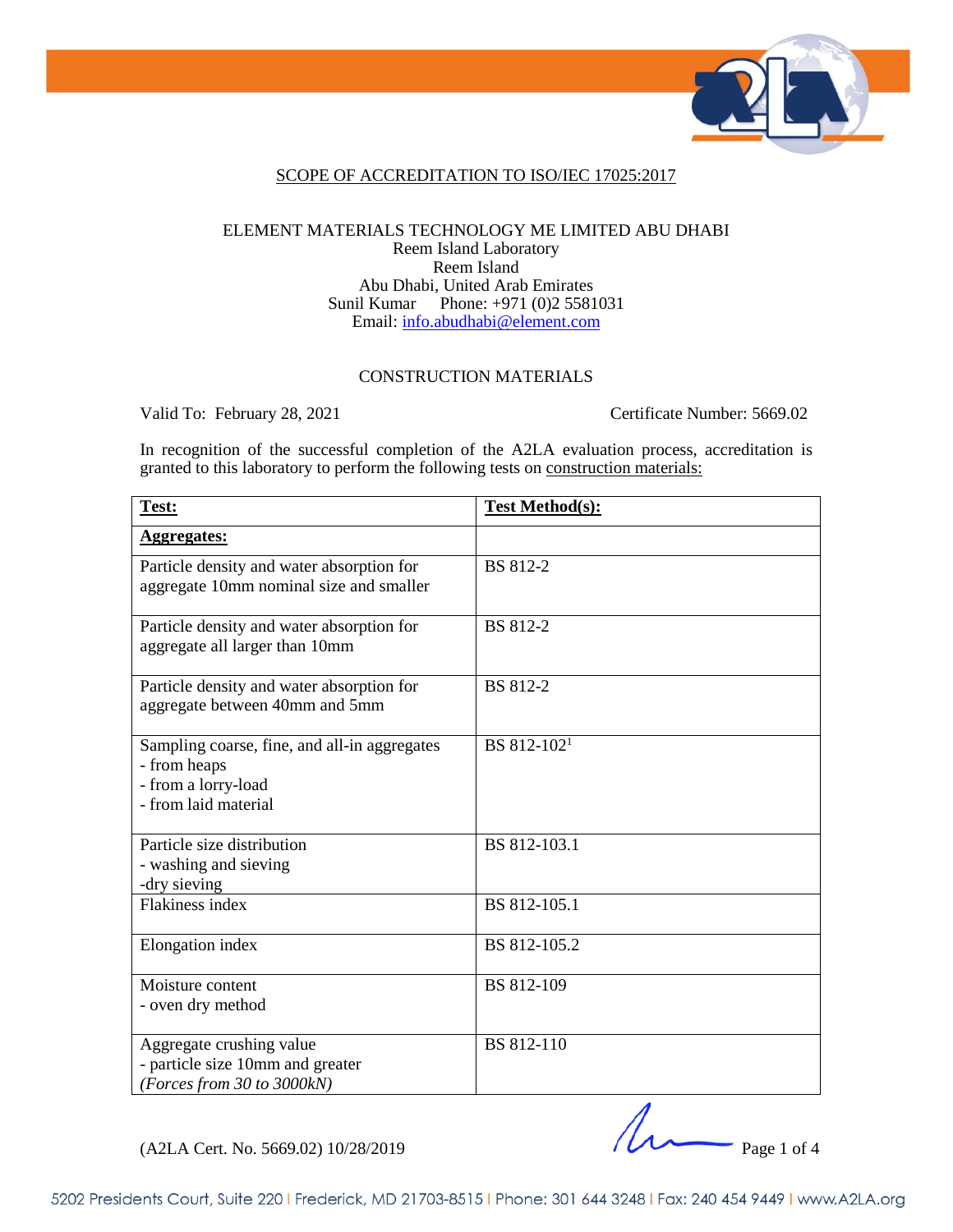| Test:                                                                                                                   | <b>Test Method(s):</b>   |
|-------------------------------------------------------------------------------------------------------------------------|--------------------------|
| <b>Aggregates (continued)</b>                                                                                           |                          |
| Ten per cent fines value - dry                                                                                          | BS 812-111               |
| - particle size 10mm and greater                                                                                        |                          |
| (Forces from 30 to 3000kN)                                                                                              |                          |
| Aggregate impact value - dry                                                                                            | BS 812-112               |
| Acid soluble chloride salt content                                                                                      | BS 812-117 Appendix C    |
| Total sulphate content by acid extraction                                                                               | BS 812-118               |
| Materials finer than 75µm                                                                                               | <b>ASTM C117</b>         |
| (No 200) in mineral aggregates by washing                                                                               |                          |
| Specific gravity and absorption of coarse<br>aggregates                                                                 | ASTM C127                |
| Specific gravity and absorption of fine<br>aggregates                                                                   | ASTM C128                |
| Resistance to degradation of small-size coarse<br>aggregate by abrasion and impact in the Los<br><b>Angeles Machine</b> | <b>ASTM C131/C131M</b>   |
| Sieve analysis of fine and coarse aggregates                                                                            | <b>ASTM C136/C136M</b>   |
| Clay lumps and friable particles in aggregates                                                                          | <b>ASTM C142/C142M</b>   |
| Resistance to degradation of large-size coarse<br>aggregate by abrasion and impact in the Los<br>Angeles Machine        | <b>ASTM C535</b>         |
| Total evaporable moisture content by drying                                                                             | ASTM C566                |
| <b>Bituminous:</b>                                                                                                      |                          |
| Bulk specific gravity and density of compacted                                                                          | ASTM D2726/D2726M        |
| bituminous mixtures                                                                                                     |                          |
| Thickness of compacted bituminous paving<br>mixture specimens                                                           | <b>ASTM D3549/D3549M</b> |
| Mechanical size analysis of extracted<br>aggregates                                                                     | ASTM D5444               |
| Asphalt content of hot-mix asphalt by ignition<br>method                                                                | ASTM D6307               |

 $(A2LA$  Cert. No. 5669.02) 10/28/2019 Page 2 of 4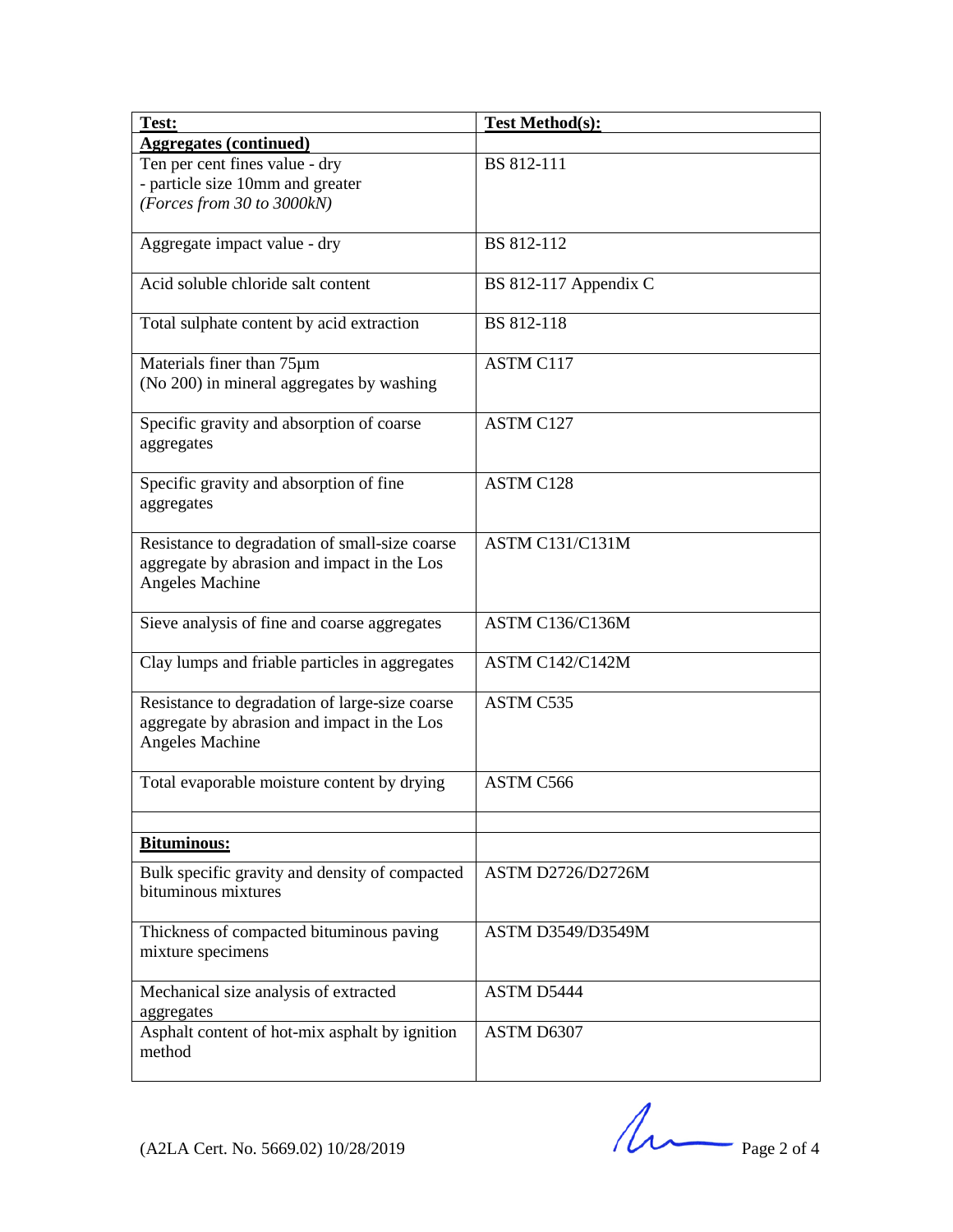| Test:                                        | <b>Test Method(s):</b>               |
|----------------------------------------------|--------------------------------------|
| <b>Bituminous (continued):</b>               |                                      |
| Preparation of bituminous specimens using    | ASTM D6926                           |
| Marshall apparatus                           |                                      |
| Marshall stability and flow                  | ASTM D6927                           |
| (Forces from 2.5 to 50 kN)                   |                                      |
|                                              |                                      |
| <b>Concrete:</b>                             |                                      |
| Sampling fresh concrete on site              | BS 1881-101 <sup>1</sup> ;           |
|                                              | ASTM C172/C172 $M1$ ;                |
|                                              | BS EN 12350-1 <sup>1</sup>           |
| Sampling from initial discharge              | BS 1881-102 <sup>1</sup>             |
| (slump test)                                 |                                      |
|                                              |                                      |
| Slump                                        | BS 1881-102 <sup>1</sup> ;           |
|                                              | ASTM C143/C143M <sup>1</sup> ;       |
|                                              | BS EN 12350-2 <sup>1</sup>           |
| Density                                      | BS 1881-114 (Withdrawn) <sup>2</sup> |
|                                              |                                      |
| Depth of penetration of water under pressure | <b>BS EN 12390-8</b>                 |
| Compressive strength of cubes - including    | BS 1881-116,                         |
| curing                                       | BS 1881-111                          |
| (Forces from 30 to 3000 kN)                  |                                      |
|                                              |                                      |
| Water absorption                             | BS 1881-122                          |
|                                              |                                      |
| Location of reinforcement                    | BS 1881-204 <sup>1</sup>             |
|                                              |                                      |
| Shape and dimension of specimens             | BS EN 12390-1                        |
| Compressive strength of cubes - including    | BS EN 12390-2                        |
| curing                                       | <b>BS EN 12390-3</b>                 |
| (Forces from 30 to 3000 $kN$ )               |                                      |
|                                              |                                      |
| Density                                      | <b>BS EN 12390-7</b>                 |
|                                              |                                      |
| Compressive strength of cores                | <b>BS EN 12504-1</b>                 |
| (Forces from 60 to 3000kN)                   |                                      |
|                                              |                                      |
| Cored Specimens - taking                     | BS EN 12504-1 <sup>1</sup>           |
| Sampling of concrete by dust drilling        | EX-M-OP-CMT-AUH-MD001 <sup>1</sup>   |
| Temperature                                  | ASTM C1064/C1064M <sup>1</sup> ;     |
|                                              | BS 5328-4 <sup>1</sup>               |
|                                              |                                      |
| Rapid chloride permeability                  | ASTM C1202                           |
|                                              |                                      |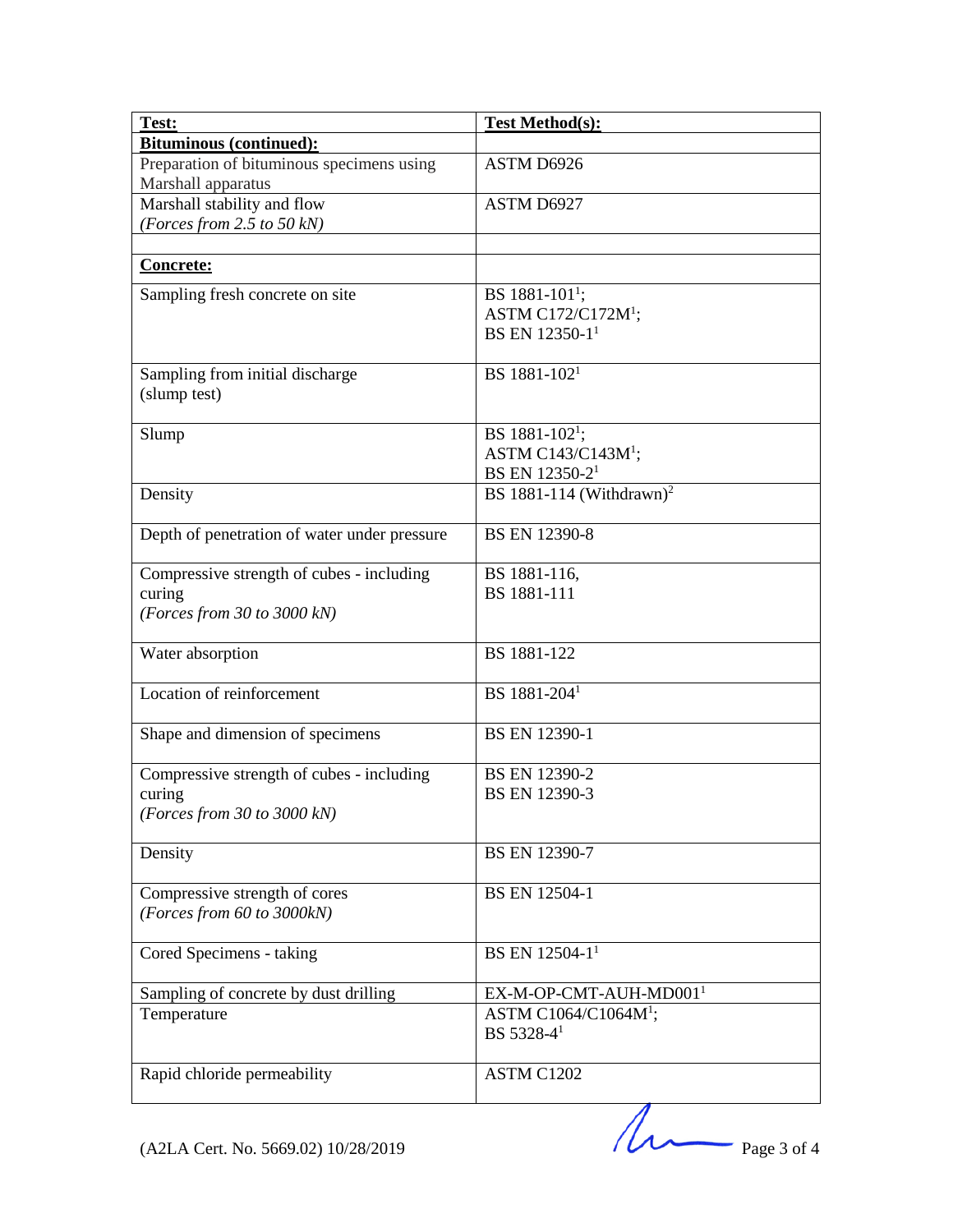| Test:                                                                                       | <b>Test Method(s):</b>         |
|---------------------------------------------------------------------------------------------|--------------------------------|
| Concrete (continued):                                                                       |                                |
| Absorption of water by immersion                                                            | RILEM CPC 11.1                 |
| Water permeability                                                                          | <b>DIN 1048-5</b>              |
| Acid soluble chloride salt content                                                          | BS1881-124: Clause 12.1        |
| Total sulphate content by acid extraction                                                   | BS1881-124: Clause 12.2        |
| <b>Soils</b>                                                                                |                                |
| Moisture content<br>- oven drying method                                                    | BS 1377-2                      |
| Particle size distribution<br>- wet sieving                                                 | BS 1377-2                      |
| Particle size distribution<br>- dry sieving                                                 | BS 1377-2                      |
| Dry density/moisture content relationship (4.5)<br>kg rammer)                               | BS 1377-4                      |
| CBR (California Bearing Ratio) of laboratory-<br>compacted soils<br>(Forces from 2 to 40kN) | BS 1377-4<br>ASTM D1883        |
| In-situ density – sand replacement method<br>(large pouring cylinder)                       | BS 1377-9 <sup>1</sup>         |
| Density and unit weight of soil in place by the<br>sand-cone method                         | ASTM D1556/D1556M <sup>1</sup> |
| Laboratory compaction characteristics of soil<br>using modified effort                      | ASTM D1557                     |
| Water (moisture) content                                                                    | ASTM D2216                     |
| Acid soluble chloride salt content                                                          | BS 1377-3                      |
| Total sulphate content by acid extraction                                                   | BS 1377-3                      |

<sup>1</sup> *A2LA R104 – General Requirements: Accreditation of Field Testing and Field Calibration Laboratories* for these tests.

<sup>2</sup> This laboratory's scope contains withdrawn or superseded methods. As a clarifier, this indicates that the applicable method itself has been withdrawn or is now considered "historical" and not that the laboratory's accreditation for the method has been withdrawn.

 $(A2LA$  Cert. No. 5669.02) 10/28/2019 Page 4 of 4